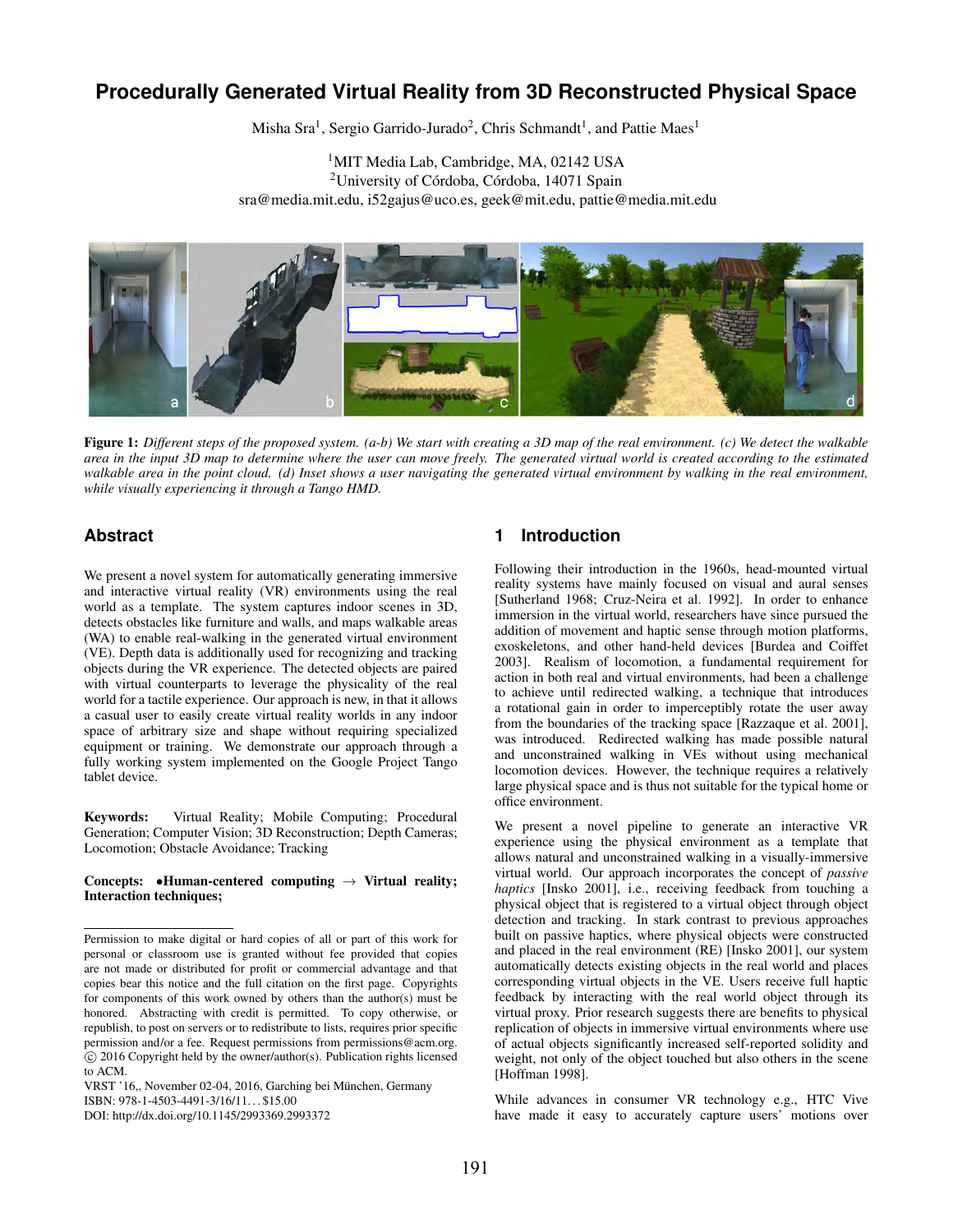room-sized areas using external tracking devices, the walkable area is ultimately restricted by the size of the tracked space and constrained to a fixed regular shape. We overcome this room-scale limitation by using a mobile device that allows walking to build and experience virtual worlds that can span the size of an entire house or a whole office floor. Our system is currently limited to spaces with a constant floor height, i.e., we do not process stairs or ramps.

The key contributions of our work are the following:

- A novel framework for using the physical environment as a template for automatically generating an immersive virtual world that conforms to any indoor physical space.
- An object detection and tracking pipeline for incorporating interaction, with physical objects through their virtual counterparts, in the VR experience.
- An end-to-end mobile application with the first unique combination of 3D mapping, obstacle detection, object detection and tracking, automatic VE generation, and haptic feedback.

We believe our framework is the first of its kind to deliver an easy and automated mechanism for procedurally creating interactive VEs without any input physical space size or shape limitations. Our system goes beyond the initial 3D mapping of the real world environment that detects planar surfaces (walls, floors, tabletops etc.) and adds object recognition and tracking which is missing from existing devices and experiences that also map the real world e.g., Hololens<sup>1</sup>, Occipital Bridge Engine<sup>2</sup>. Users can create their own VR experiences, turn their living rooms into space stations, walk through the Grand Canyon or go for a stroll on Mars within minutes. We contemplate the use of our system in developing VR gaming and storytelling, education, remote tourism, architectural walkthroughs, training, and simulation. For example, space in a museum with passive haptic objects could be used to immerse visitors in any historical time period. Safety training through simulated rescue operations in replica environments is another area of interest. Generating remote environments for watching sunsets from the comfort of a user's home could provide relaxing escapes from reality.

We demonstrate our system through the generation of four different virtual worlds based on 3D scans of two different physical spaces.

# **2 Related Work**

The work presented in this paper attempts to simplify and automate the process of creating interactive VEs by using the real world as a template. Our system allows anyone who can use a mobile device to be able to build a VR experience compared to existing VR authoring tools that require programming and 3D modeling skills. We summarize below a few most directly related works.

### **2.1 3D reconstruction and object detection**

The appearance of low-cost range sensors, such as the Microsoft Kinect, has provided easy access to fast and robust 3D reconstruction. KinectFusion [\[Newcombe et al. 2011\]](#page-8-5) and its variants [\[Peasley and Birchfield 2013;](#page-8-6) [Qayyum et al. 2013\]](#page-8-7) are among the most popular techniques for hand-held scanning of indoor scenes. More recently, Googles Project Tango<sup>3</sup> tablet with an integrated depth camera and inertial sensors has been

used for virtual and augmented reality applications [\[Nassani et al.](#page-8-8) [2015\]](#page-8-8). Similar to 3D reconstruction, object detection has also benefited from the availability of low-cost depth cameras. Many new approaches that use RGBD data from depth sensors have been proposed for object detection [\[Lai et al. 2013;](#page-8-9) [Alexandre 2012\]](#page-8-10), and they generally provide more robust detection than possible with 2D images. The Sliding Shapes detector [\[Song and Xiao 2014\]](#page-8-11) extends the 2D sliding window approach for object detection in images to depthmaps. A window is moved along the 3D space in a point cloud and evaluated by a classifier at each position. An ensemble of exemplar SVMs is used to decide if the window contains an object.

#### **2.2 Real walking in VR**

Natural walking is a desired feature in many VR applications [\[Usoh et al. 1999\]](#page-9-1) but remains a challenge because of space and tracking requirements. Redirected walking makes natural walking in VEs possible by tracking and manipulating the user's real world trajectory [\[Razzaque et al. 2001\]](#page-8-2). The recently introduced consumer HTC Vive<sup>4</sup> system allows a user to move in a small tracked space with a maximum size of  $15' \times 15'$ . For small spaces, low cost depth sensors have been used to track users [\[Sra and](#page-8-12) [Schmandt 2015\]](#page-8-12). The idea of applying 3D analysis to determine walkable area is outlined by Nescher [\[Nescher et al. 2016\]](#page-8-13) although its implementation is not presented. Change blindness, a perceptual phenomenon that occurs when a person fails to detect a visual change to an object or scene was used to allow a user to walk through a virtual environment that is an order of magnitude larger than the physical space [\[Suma et al. 2011\]](#page-9-2).

### **2.3 Passive Haptics in VR**

Passive haptics have been shown to both enhance immersion in VR and also make virtual tasks easier to accomplish by providing haptic feedback [\[Hinckley et al. 1994\]](#page-8-14). Adding representations of real objects, that can be touched, to immersive VE enhanced the feeling of presence in those environments [\[Hoffman 1998\]](#page-8-4). Low-resolution physical models made of styrofoam and plywood were found to significantly improve presence [\[Insko 2001\]](#page-8-3). TurkDeck used "human actuators" to operate physical props in real-time [\[Cheng](#page-8-15) [et al. 2015\]](#page-8-15). Substitutional Reality pairs every physical object surrounding a user to a virtual counterpart [\[Simeone et al. 2015\]](#page-8-16). In Annexing Reality [\[Hettiarachchi and Wigdor 2016\]](#page-8-17), the system detects simple geometry primitives (e.g., cylinders, cones) from objects placed on a table to match known virtual objects.

#### **2.4 Adaptive Systems**

HTC Vive is a recently introduced consumer VR device that allows developers to create experiences using natural locomotion in a room sized space. The Vive Lighthouse tracking system requires users to manually trace out a play area, clear of furniture and obstacles, using the included hand-held devices. If the area is oddly shaped, the largest square or rectangle (maximum size  $15'x15'$ ) that can fit in the space is chosen and the VR app is loaded accordingly. Hololens and Occipital Bridge Engine, both augmented reality (AR) devices, analyze the user's physical environment to find flat surfaces like a wall or a couch seat to determine potential locations for placing virtual objects in the real world, as described in FLARE [\[Shapira et al. 2014\]](#page-8-18). SnapToReality [\[Nuernberger et al. 2016\]](#page-8-19) presents a related AR system where edges and planes in the physical environment are detected for aligning virtual content placement.

We designed our system to overcome the limitations of existing VR

<sup>&</sup>lt;sup>1</sup>Hololens.<https://www.microsoft.com/microsoft-hololens/en-us>

<sup>2</sup>Occipital.<http://structure.io/developers#bridge>

<sup>3</sup>Project Tango.<https://get.google.com/tango/>

<sup>4</sup>HTC Vive.<https://www.htcvive.com/>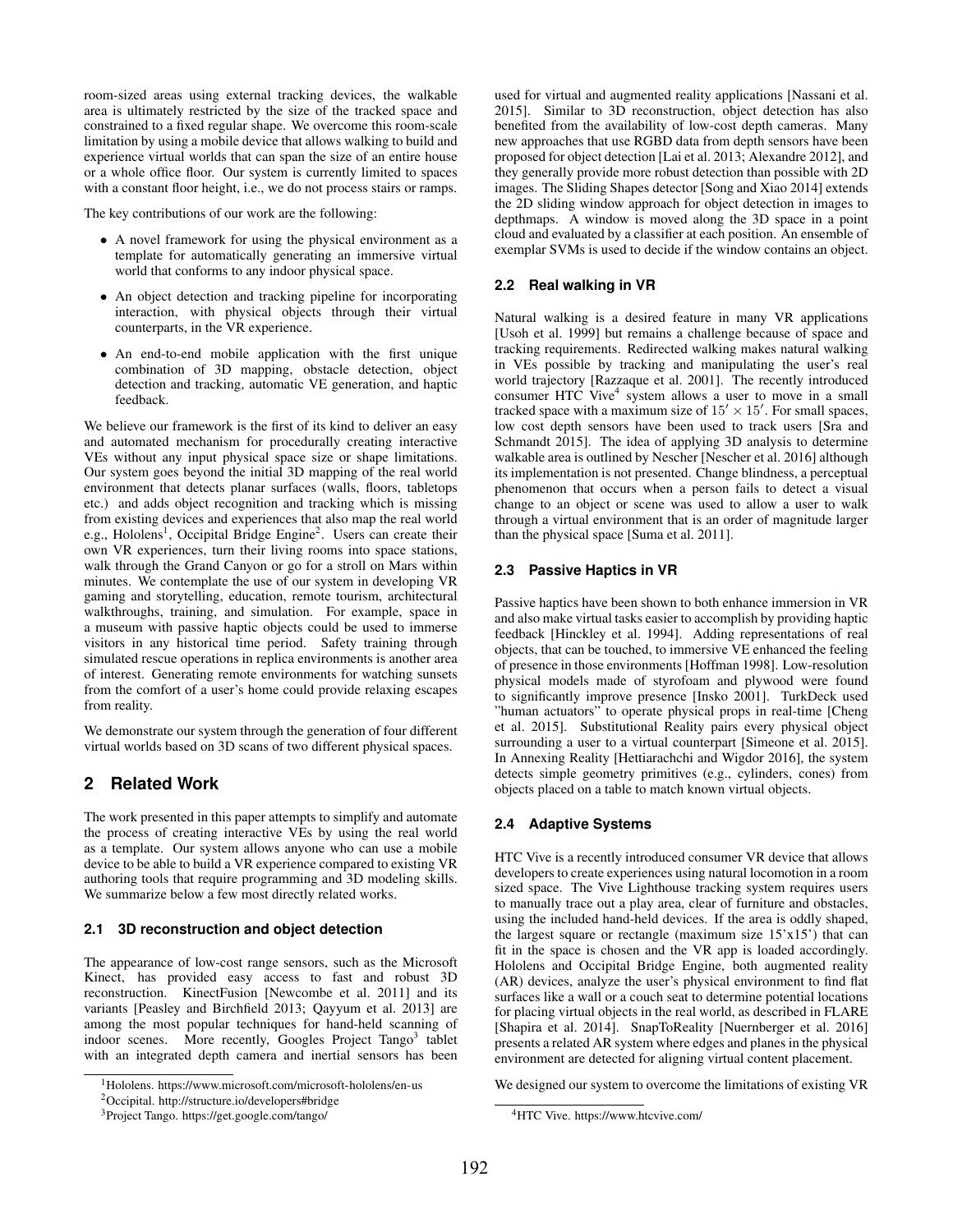experiences that incorporate passive haptics or natural locomotion. Unlike the Vive, the physical space in our system where the user walks can be regular or irregularly shaped e.g., square or an octagon with a hole with no limitation on size. The user does not need to prepare a play area in their living room by moving furniture out of the way as our system uses any given physical space as input for procedurally building a virtual world that conforms to that space. While the Vive is tethered to a PC and the user needs to stay within the Lighthouse tracked volume, users in our system are free to move from room to room to generate large virtual worlds. This is possible because the Tango provides pose in 6DOF and does not need an external tracking system.

Even though we analyze the physical environment for planar surfaces, similar to the Hololens or Occipital, we use the output as a template to create a complete virtual environment, with visual indications of where a user can and cannot go. Unlike AR systems, since the user cannot see the physical world at all in a VR experience, we must build our virtual world to provide safe travel for the user. We go further, and add interaction with automatically detected real world objects through their virtual counterparts, something neither of the above mentioned devices do. While current object recognition systems can achieve remarkable recognition performance for individual classes, e.g., chairs in our case, the simultaneous recognition of multiple classes remains a major challenge. We focus on recognizing only one class of objects as our primary goal is to demonstrate user interaction with daily objects in their natural environment through passive haptics.

Our target space is home or work environments where it is impractical to radically rearrange furniture, build matching props, or use "human actuators". We have not found any approach like ours in the literature that automatically generates a VE using the physical space as input with WA segmentation and object detection and tracking for passive haptics.

## **3 System Overview**

In this section we describe our virtual reality generation system, designed for creating interactive VEs that allow users to walk and interact with objects in the real world while being visually immersed in the virtual world. The main idea is to use the physical world as a template for the VE so as to create a correspondence in scale, spatial layout, and object placement between the two spaces. Figure [1](#page-0-0) shows a user immersed in one of the generated experiences. The user can freely walk, sit, bend down, or turn and tilt their head. Tango continuously tracks the user's position and provides them with a first-person view into the VE.

<span id="page-2-0"></span>

Figure 2: *Examples of user interaction in the virtual world. (a) Proximity based interaction with virtual elements (virtual world as seen from a first person perspective). (b) Interaction with a real chair through passive haptics (virtual world as seen from a third person perspective).*

One main aspect of our system is that it provides the user a physical/haptic experience along with a visual and auditory one.

Our system achieves this through real-walking in the VE and *passive haptics* i.e. whenever users touch a particular object in the virtual world, they also touch a corresponding object in the real world. Figure [2b](#page-2-0) illustrates a user feeling the realness of a virtual chair in our generated VE by touching the corresponding real chair and sitting down.

The system does an automatic detection of walkable areas from input 3D mapping data. This is unlike existing approaches for real walking in a VE that are costly and time-consuming, require a tracking system and a tracked space, and are created manually. Our use of object detection for passive haptics is different from previous systems where the RE is constructed with low resolution physical props to match the design of the VE [\[Insko 2001\]](#page-8-3).

The software pipeline (Fig. [4\)](#page-2-1) includes: (i) building a 3D map of the RE using the Tango device, (ii) analyzing the 3D data to determine WAs, free of obstacles like walls or furniture, (iii) using the depth data of the RE to do object detection and tracking, (iv) using the mapped WA to procedurally generate a VE, (v) placing virtual models of detected objects in the VE, (vi) tracking the user and the objects in real-time as they experience and interact with the VE through an HMD.

<span id="page-2-2"></span>

Figure 3: *(a) Tango in a virtual reality headset. (b) A user walking with the Tango device to create a 3D model of a room. (c) The generated 3D model. Scanning a* 3 × 4 *m full room took less than 3 minutes.*

<span id="page-2-1"></span>

Figure 4: *Full process diagram starting with a 3D scan of the real environment (bottom left) to the user walking with an HMD in the generated virtual environment (top right). Green boxes represent data while white ones represent sub processes in our system.*

Our system allows two types of interactions with the procedurally generated VE, namely interaction with digitally created elements and interaction with elements that have real world counterparts. Digitally created elements e.g., wildlife in (Fig. [2a](#page-2-0)) respond to the user's presence thus interaction with them is based on the user's location in the VE as well as the user's proximity to them. For interacting with objects that have real world counterparts, e.g., the chair (Fig. [2b](#page-2-0)), once the user puts on the HMD, the physical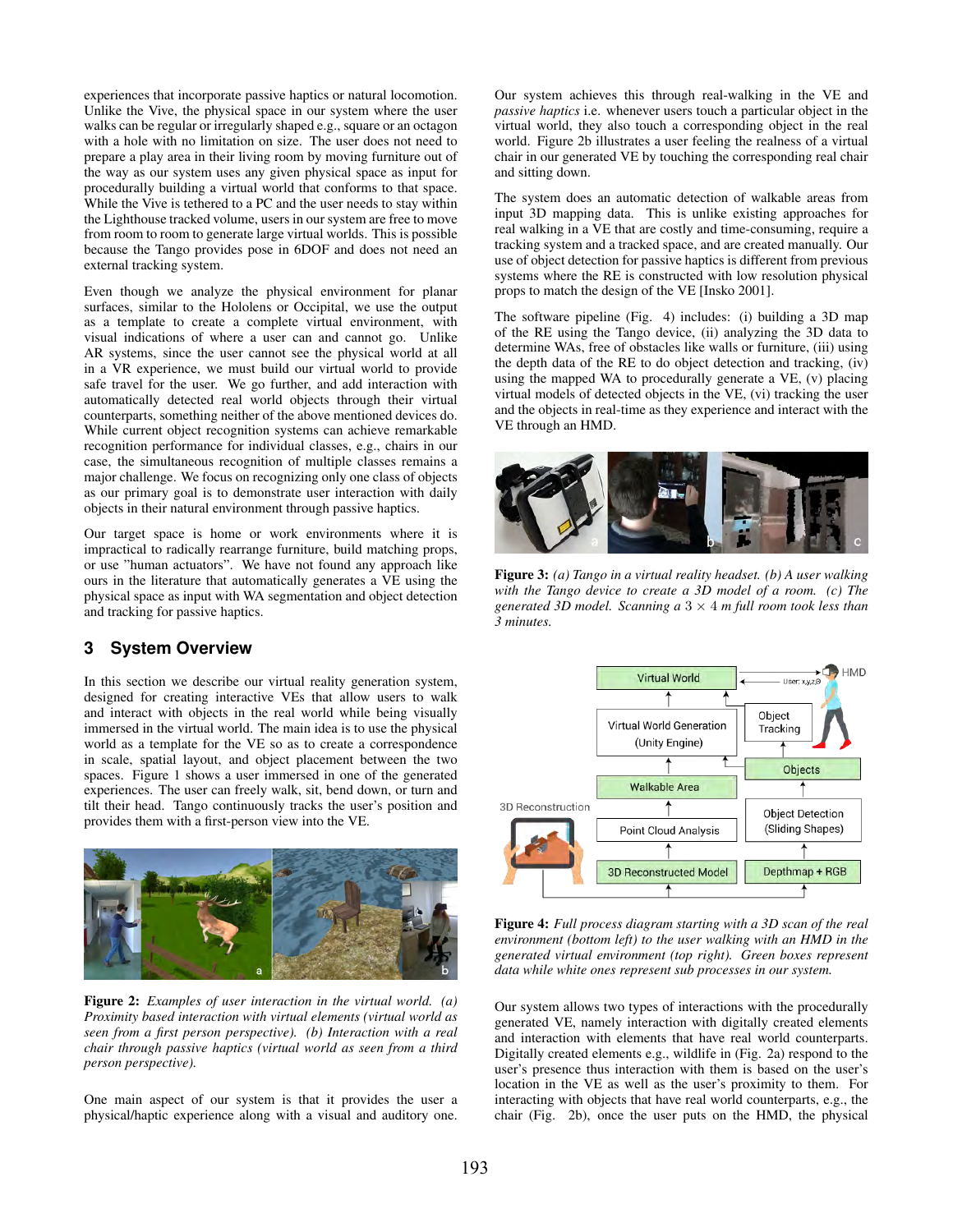objects are never seen directly, only felt. Thus interaction with them happens through their virtual representations.

## **4 Technical details**

In this section, we describe the key components of our system.

### **4.1 Walkable Area Detection**

The main input for our system is a 3D reconstruction of the physical environment. For acquiring input data, we use the Tango device which features a motion and depth sensing camera to create a 3D map of the environment. The integrated sensors continuously return the 3D position and orientation of the device producing a registered point cloud of the environment in real-time. A point cloud created through any other 3D scanning technique or device would also be valid input for our system.

Figure [3](#page-2-2) shows a sample reconstruction using Tango. We detect the walkable area in the reconstructed 3D model and use it to procedurally generate a virtual world.

Figure [5](#page-4-0) illustrates how we determine the walkable area, the space that is free of obstacles like furniture, in the 3D map of a living room. We focus on detecting open space and use boundary elements (Section [4.2.2\)](#page-3-0) to create a visual barrier between the detected open space and the obstacles like furniture or walls. We begin by pre-processing the input point cloud,  $\mathcal{P} = \{x_i\} \in$  $\mathbb{R}^3$ , which involves removing isolated components with bounding diameters smaller than an empirically determined minimum size of 2 cm. Using the pre-processed point cloud, we separate the floor from the rest of the elements in the RE, i.e. furniture, walls and other obstacles. The floor isolation is achieved by fitting a plane Q to the points in P using RANSAC sample consensus.

The floor point cloud,  $P_{floor}$ , is composed of those points in  $P$ with a distance to plane Q shorter than a threshold  $\varepsilon$ , i.e.,  $\mathcal{P}_{floor} =$  $\{x_i\} \in \mathcal{P} \mid \mathfrak{D}(\mathcal{Q}, x_i) < \varepsilon$ , where  $\mathfrak{D}$  is the orthogonal distance function between a plane and a point. A minimum distance of  $\varepsilon =$ 0.05 m was employed in the processing of the 3D reconstructed models of our indoor scenes.

The rest of the points in  $P$  belong to potential obstacles. Objects that are above the user's head, like the ceiling, do not impact the WA and are ignored since there is no possibility of collision with them. We define the point cloud of obstacles as  $\mathcal{P}_{obst} = {\mathbf{x}_i} \in$  $(\mathcal{P} - \mathcal{P}_{floor}) | \mathfrak{D}(\mathcal{Q}, \mathbf{x}_i) < h$ , where h is the minimum height. The value of  $h$  can be incremented if we want to consider the possibility of a user jumping in the VE. Figures [5b](#page-4-0) and [5c](#page-4-0) show  $P_{floor}$  and  $\mathcal{P}_{obst}$  respectively.

A top view of the WA provides a simplified representation while maintaining the important information needed to replicate the space in the generated VE. To get the top view image,  $I_k$ , of a point cloud  $\mathcal{P}_k$ , we project the 3D points onto the floor plane  $\mathcal{Q}$ .

Figures [5\(](#page-4-0)d-e) show the top binary images for the floor and obstacle point clouds, i.e.,  $I_{floor}$  and  $I_{obst}$ .

By combining these two binary images we obtain a top view of the WA in the RE. We combine the images as  $I_{WA} = I_{floor}(1-I_{obst})$ .

 $I_{WA}$  represents the areas in the 3D reconstructed model where a floor has been detected and there are no obstacles like walls or furniture (Fig. [5f](#page-4-0)). The rest of the space outside this area is occupied by an obstacle or its status is unknown. We use this binary image as a guide for generating the VE. To account for errors in reconstruction and tracking, we apply an erode filter to shrink the WA. This increases the distance between the WA and the obstacles in the environment for a safer immersive experience. To segment the exact boundaries of the WA for the VE generation process, we detect contours in  $I_{WA}$  (Fig [5g](#page-4-0)) and only keep the one which outlines the largest WA in the environment. When present, we keep internal contours representing holes in the WA, as they can lead to the generation of interesting VEs such as inland lakes or craters.

### **4.2 Virtual World Generation**

After analysing of the 3D reconstructed model we generate the VE as described below.

We use the estimated WA as the central element for our procedural map generation. The visual aesthetic of the virtual world is determined by the design of the available set of models, textures, etc.

The generated VE is composed of three types of elements: (i) static elements, (ii) WA boundary elements, and (iii) other virtual world elements. Each type of element serves a specific purpose. It is either visual, interactive, functional or a combination thereof and impacts the user's immersive experience as described in each of the following sections.

#### **4.2.1 Static elements**

Static elements are visual elements that stay at the same position, orientation, and scale following each generation of the VE. Some examples of static elements in our generated VE are the skybox, mountains in the distance, and the ground terrain (see Figure [6a](#page-4-1)). In our design, these elements are usually visible to the user from a distance and influence only the visual feel of the virtual space.

#### <span id="page-3-0"></span>**4.2.2 Boundary elements**

An important feature of our generated VE is the capacity of the user to move freely within the mapped WA without fear of colliding with any object or wall in the real world. This feature calls for design techniques that prevent the user from walking into occupied areas while they are visually-immersed in the VE.

We use virtual elements, referred to as boundary elements, that indicate areas in the virtual world the user should not access. Boundary elements are both visual and functional and, hence, the type (e.g., fence, shrub, water) of virtual items used is important. Since people do not usually walk through obstacles in the real world, we use common sense knowledge of real world behaviors as well as simple design techniques from video games to place appropriate boundary objects in generated VEs.

The output VE can be an outdoor environment (e.g., a forest or a Martian landscape) or an indoor one (e.g., a cave or a space station), independent of the type of physical environment of the user. We focus on creating virtual worlds that look and feel much bigger than the 3D mapped indoor spaces they are based on.

A concern in designing visually expansive spaces is that even though the users are aware that they should not pass through the boundary barriers, there is some chance that they may touch or lean on those barriers, resulting in them touching furniture or walls in the real world. The disconnect between touching, for example, a fence and touching a piece of furniture in the real world would be disruptive for immersion. A potential solution would be to use passive haptics to replace all obstacles in the real world with corresponding virtual counterparts, e.g., virtual walls for physical walls similar. This, however, would constrain the generated VEs to indoor environments. To reconcile generating large open spaces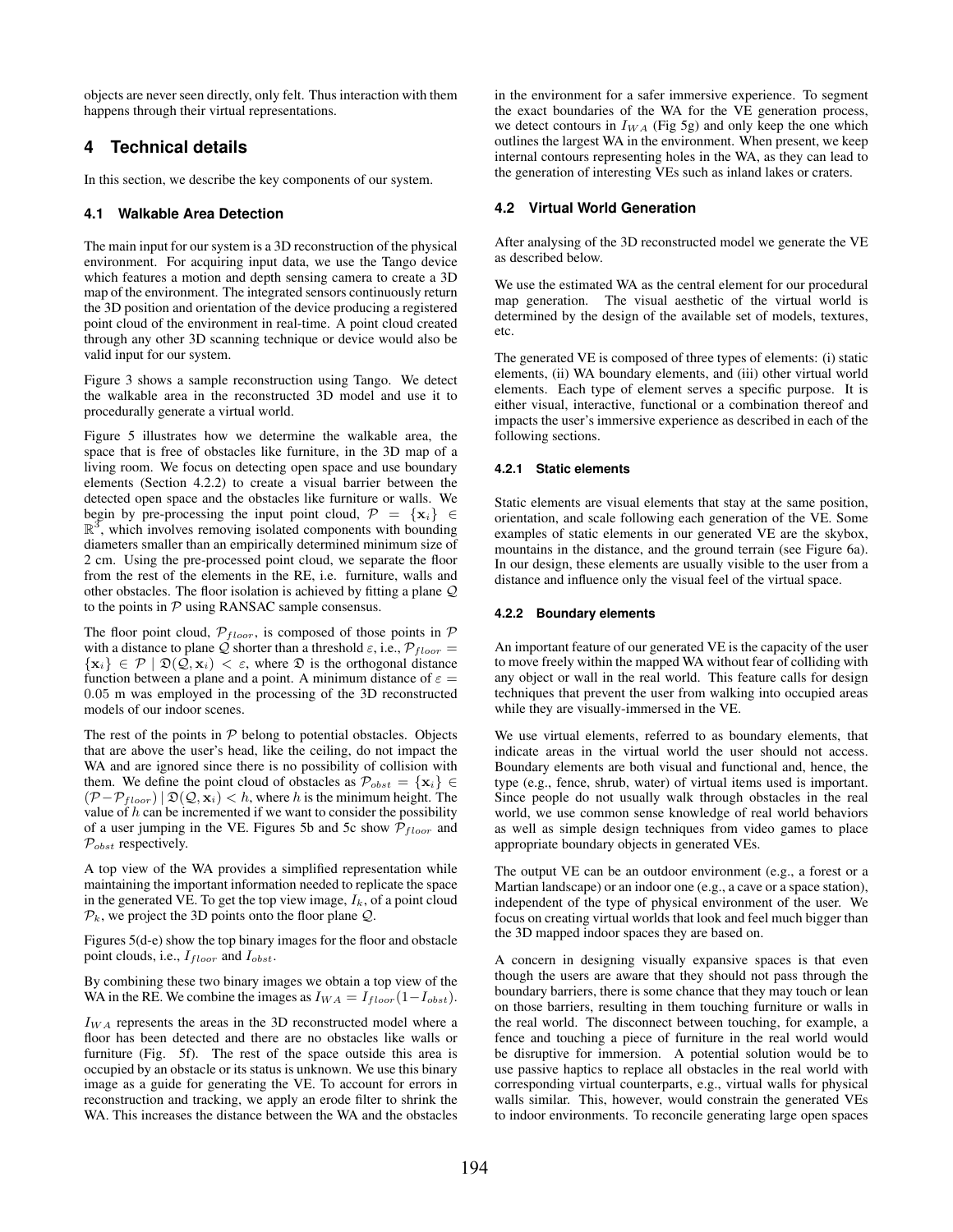<span id="page-4-0"></span>

Figure 5: *Walkable area detection. (a) 3D reconstructed model. (b-c) Floor and obstacle point clouds. (d-e) Top views of the floor and obstacles. (f) Segmented walkable area using d and e. (g) Contour of detected walkable area.*

while still providing tactile feedback, we employ passive haptics for the interactive objects in the scene e.g., a chair in this demo.

<span id="page-4-1"></span>

Figure 6: *Virtual world generation for environment in Figure [1.](#page-0-0) (a) Static elements like terrain and mountains are placed first. (b) Boundary elements like fences, and shrubs are positioned next. (c) Finally, rest of the world elements are filled in to create a VE that feels alive.*

In the farm VE in Figure [6b](#page-4-1), a wooden fence and shrubs are placed around the WA to prevent users from leaving that space. The elements visually and functionally blend in with the design of the VE and do not command any particular attention. Since, fences and shrubs are commonly used in the real world for enclosing a space, we expect the user to behave in a manner similar to their real world behavior when they encounter them in our VE. We believe, this can help prevent some, if not all, potential mishaps by keeping users within the WA.

The design and type of these boundary elements varies based on the design of the virtual world. For example, the water in Figure [2b](#page-2-0) or lava in Figure [2c](#page-2-0) acts as a virtual boundary and prevents users from walking into walls or furniture in the real world. Other boundary element examples are the blackness of space, a canyon ledge, red rope barriers with post stanchions in a virtual museum or rocks in a virtual cave. In addition to boundary elements, we also differentiate between the floor texture of the WA from the rest of the open space in the VE to reinforce the spatial demarcation.

To prevent collisions with real world obstacles, the HTC Vive includes a "chaperone" system. It works by displaying a wall-like blue grid in the user's virtual vision when they are in close proximity to the boundaries of their configured play area. If the user gets closer still to the boundary, the forward-facing camera gives them a sort of thermal view of their surroundings. There is still the potential obstacle of having a cord trailing the user around the room. We did not find any studies that explore if and how the "chaperone" system affects immersion in VR. However, in our experience some users chose to disable it for greater immersion, even at the risk of potential collisions with real world obstacles.

Before automatically placing the boundary elements in the scene, we simplify the contour of the WA by performing a polygonal approximation. The type of boundary element to be placed is

<span id="page-4-2"></span>

Figure 7: *Four different virtual worlds generated for the same real environment (Figure [5a](#page-4-0)) using different visual styles and procedural generation rules.*

selected using contour parameters like angle or segment length. For example, in Fig [6,](#page-4-1) fences look natural when placed along straight edges but intersect awkwardly when placed at contour corners with acute angles. We therefore include softer elements like shrubs for placement in the corners. They are smaller, fit in the tight space and even if two shrubs intersect, they do not look unnatural.

For some VEs, polygonal approximation is a necessary step needed to produce a more pleasant and natural looking visualization. In other VEs, we may not need any boundary elements and polygonal approximation. For example, in the floating island VE (Fig. [7b](#page-4-2)) we use water as a boundary element and the noisy contours do not effect the visual outcome negatively. In fact, the jaggedness adds to the visual realism of the floating island.

#### <span id="page-4-3"></span>**4.2.3 Virtual world elements**

Once the static and boundary elements are in place, we add the rest of the elements in the environment as shown in Figure [6c](#page-4-1). These elements impact the user's visual and interactive experience in the VE. Placement of the world elements is a design task. VE generation consists of an optimization process to obtain the virtual world that best accomplishes defined rules.

Techniques for procedural map generation usually employ a set of rules that describe the desired features in the output map. We create a set of rules that define spatial relationships between sets of virtual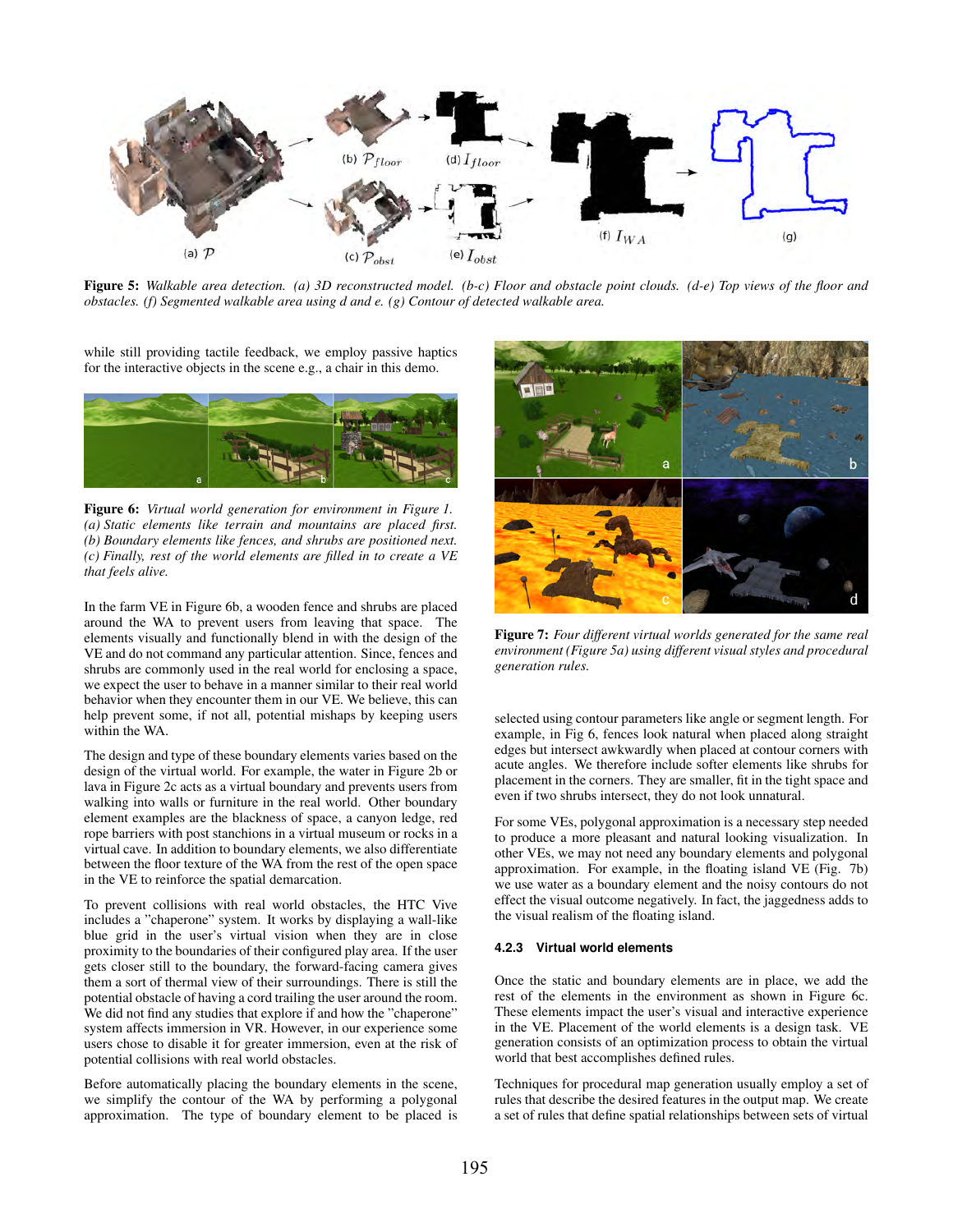elements. The rules also take into account proximity of items to the WA and their orientation relative to the WA. For example, in the farm VE, the door of the house always faces the fenced area. We created 25 different rules for the placement of elements in the farm virtual world shown in Figure [6c](#page-4-1). Some of the rules employed are (see Appendix [A](#page-9-3) for the full list):

- 1. Virtual elements do not intersect with the WA.
- 2. Animals are placed close to the WA.
- 3. House faces the WA.
- 4. No trees between the house and the WA
- (so that visibility is not impacted).
- 5. Baby boars close to the mother boar.
- 6. Pail close to the well.
- 7. Horse close to the shelter, etc.

To generate an aesthetically pleasing virtual world map, we need to optimize the position of the elements based on the designed rules. We chose to use a genetic algorithm (GA) [\[Whitley 1994\]](#page-9-4) because it allowed us to model the optimization function more explicitly than other optimization approaches. We also wanted to use a more sophisticated method than a simple heuristic/random approach. A near optimal solution provided by the GA was preferred because it created a different VE after each execution.

We employed a GA with elitism, i.e. the best individual remains in the next generation, and a maximum number of iterations as stop criteria. Each individual is composed of the poses of  $N$  elements, i.e., all the virtual elements in the scene. Each pose is a 2D transformation matrix describing the translation, position, and scale of each virtual element as viewed from the top. The values for the initial population are generated randomly. The crossover operator is performed by two individuals from the previous generation selected by fitness ranking. A uniform crossover approach [\[Syswerda 1989\]](#page-9-5) is performed so that the  $N$  virtual elements of each parent are randomly distributed between the two new children. The mutation is randomly applied to each new individual, producing a small modification in position, rotation or scale. Finally, the fitness function evaluates the optimality of an individual (a virtual world composed of N virtual elements) with respect to the set of rules. For each rule  $r_i$  we define a function  $f_i \in [0, 1]$  that provides a score for that rule based on the current individual. For example, a function to evaluate a minimum distance between two elements (e.g. rule 6) is expressed as a ramp function. The fitness function for an individual is then defined as the weighted average of each of the rule functions  $f_i$ , that assign a different weight,  $w_i$ , to each rule depending on its importance:  $\sum_{i=0}^{N} w_i * f_i$ 

We use the best individual from the last generation to place the virtual elements in the generated VE.

Figure [7a](#page-4-2) shows the virtual world generated for the living room environment in Figure [5a](#page-4-0). By altering the style (meshes, textures, shaders) and the rules we generate a totally different world for the same real environment (Figs[.7b](#page-4-2)-c-d).

#### **4.3 Object Detection and Tracking**

Object detection in the real world for use in our VE is a challenging task due to variations of viewpoint, occlusion, self-occlusion and sensor noise to name a few. We use the Sliding Shapes object detector [\[Song and Xiao 2014\]](#page-8-11). This method slides a window along the 3D space of a depth map. Each position is evaluated using an ensemble of SVM classifiers to determine if the window contains a trained object. The positions with a score over a threshold are considered and non-maximum suppression is applied to remove duplicate detections. Figure [8](#page-5-0) shows the input and output of the detection process.

<span id="page-5-0"></span>

Figure 8: *Example of chair detection using the Sliding Shapes detector (a) RGB image. (b) Depth image (c) Detected chairs.*

Similar to many classification techniques, Sliding Shapes requires an initial training step. It uses a large set of synthetically generated object models of typical indoor objects (e.g. chairs, tables, etc). Hence, objects that are considered for recognition and thereby interaction in our VE need to be selected a priori in order to perform offline training and classification. An automated system could ideally detect which objects are available in the room, select some of them for inclusion in the design, and choose object models which would be appropriate candidates as their virtual counterparts, using a rule-based system.

We capture several depth maps of the user's environment during the 3D scanning process for classifying objects in the scene. The final output after classification is the position, orientation and scale of a detected object that we use to position a similar object model in our VE at the beginning. The point cloud is also used for object tracking when the user is in VR mode.

In our example output (Fig. [2b](#page-2-0)), we detect a chair in the real world and place a corresponding chair in the VE at the same scale, position and orientation. We compare the object in the scene with 880 instances of chairs during classification to recognize not only that a particular object is a chair but also what type of chair e.g., an office chair with wheels and armrests. This allows us to better match a virtual counterpart to the detected object and also enables detection of a very wide range of chairs.

Detected objects are tracked in real-time when the user is in VR mode. We store the point cloud of the detected object in its original position and look for the object in each subsequent depth frame. Real-time tracking is achieved using ICP [\[Besl and McKay 1992\]](#page-8-20) which provides the relative 3D transformation between two poses from two point clouds. We compare the depth map provided by Tango with the stored point cloud of the object to be tracked (e.g., chair). If a change in pose is detected, we update the virtual object's position accordingly. To improve performance and robustness, we only perform ICP when the user is looking at the object and we crop the input depth map to the volume surrounding object at its current position. ICP is unable to converge for large or fast object movements, especially since it is running on a mobile device, unlike the GPU based implementations like KinectFusion [\[Newcombe et al. 2011\]](#page-8-5). While we have built marker-based tracking to overcome this limitation, the need for adding markers in the user's environment takes away from the goal of creating a fully automated system for VR world generation.

## **5 User Experience**

One remarkable feature of our system is its capability to support user interaction with physical and virtual elements. We describe two interaction scenarios to highlight the possibilities of the VEs generated using our approach (Fig. [2\)](#page-2-0).

Upon start of the application, the user enters a virtual world from a fixed position in the physical world that was mapped earlier and observes the generated outdoors through the Tango HMD. Figure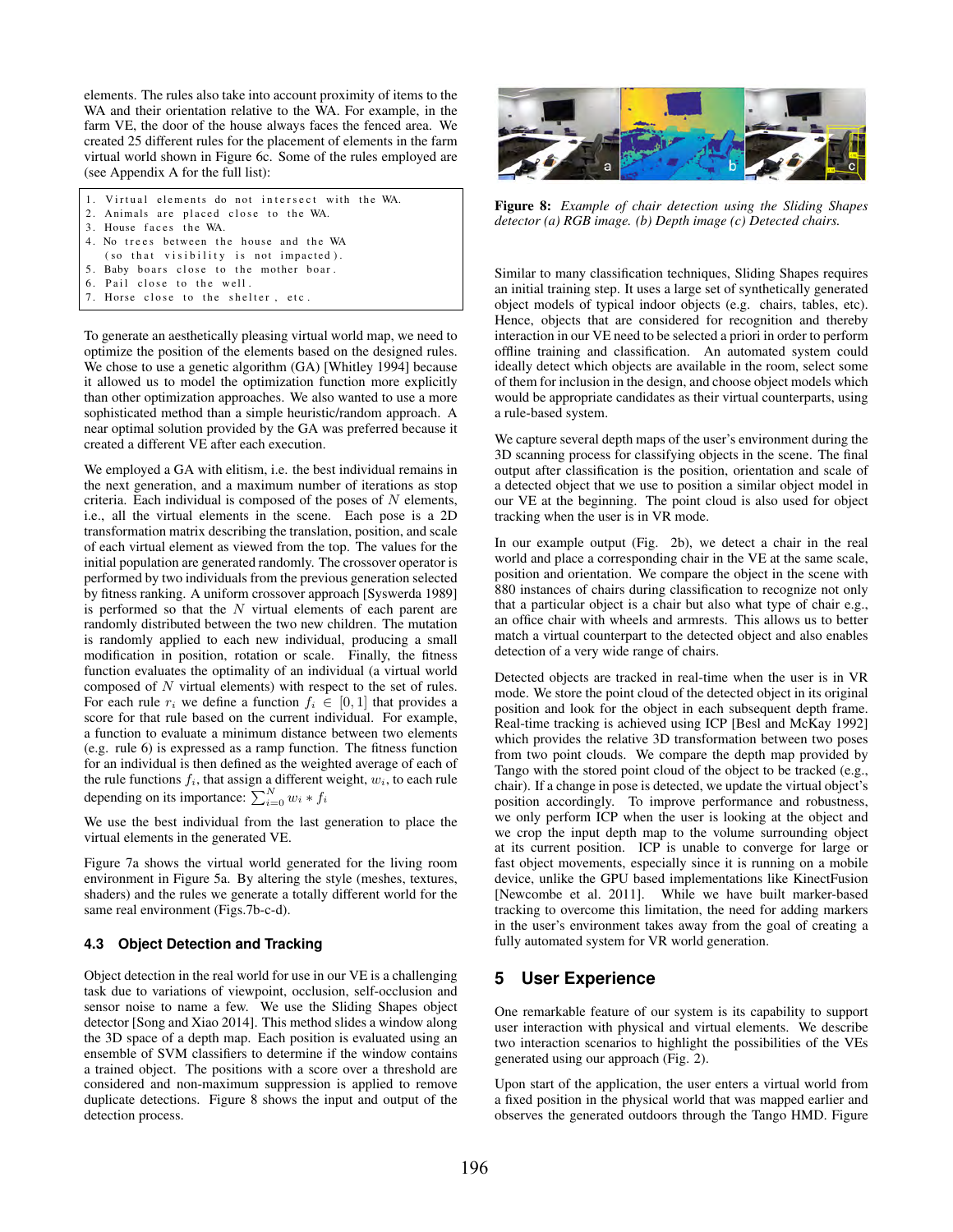[2a](#page-2-0) shows how our system allows the user to walk in the RE while being visually immersed in the farm world. Fig [2b](#page-2-0) shows how the system allows the user to feel the chair on the floating island. The objective behind adding passive haptics i.e., when users touch or manipulate an object in the virtual world, they simultaneously also touch or manipulate a corresponding object in the physical world, is to embrace the domestic environment filled with furniture and objects by making it part of the users' experience.

In a generated VE, the detected object appears as a 3D model of the real one. It thus, presents the same affordances and allows the same interaction as its physical counterpart. The concept of affordance introduced by Gibson [\[Gibson 1979\]](#page-8-21) refers to the interaction possibilities perceived by the observer of an object. For instance, a chair affords sitting.

### **5.1 Physical Object Interaction**

In Figure [2b](#page-2-0), we use a virtual chair that is similar in style to the rest of the elements in the generated virtual world. Because it is not a replica of the physical chair, its virtual and physical properties differ from an aesthetic and tactile perspective. The altered physical properties do not affect the way the objects functionality is perceived [\[Simeone et al. 2015\]](#page-8-16). For example, in the VE, the material of the chair may appear to be made of wood or stone. This affects the way the object is perceived in terms of temperature, weight, texture, and hardness but not functionally; the user still expects to be able to use the chair for sitting. The visual discrepancy can be resolved by using a high-fidelity chair model that more closely matches the real chair. Prior work shows as long as the discrepancy between the visual information and the haptic information does not get too large, the visual information will dominate [\[Warren and Cleaves 1971\]](#page-9-6) and the discrepancy will not adversely impact the user's experience in virtual reality. In the chair example in Figure [2b](#page-2-0), the user gets a more engaging tactile experience of sitting in a virtual chair while simultaneously sitting is the matching physical proxy. The example scene of a chair on a floating raft may seem contrived but the goal of that specific scene was to reiterate that obstacles like tables and walls in the room, that are outside the WA, are represented by a boundary element, e.g., water and not a virtual counterpart. Only the selected physical objects in the room have a surrogate virtual object with which the user can interact.

The presence of virtual representations of real world objects does not limit the flexibility of the generated VE as long as the number of detected and interactive objects is kept low. This low limit allows the design of interactions with some specific objects while still maintaining the idea of the virtual world being totally different from the real world.

It must be noted that since the user can get close to a detected interactive object, like the chair in Fig. [2b](#page-2-0), the object needs to be included in the WA segmentation. We include the chair in the area by projecting the bounding box of the detected chair onto the estimated floor plane image.

### **5.2 Virtual Object Interaction**

Some virtual elements in the VE respond to the user's presence, making the world feel alive. For example, in the sample world shown in Figure [2a](#page-2-0), virtual animals flee when the user approaches or startles them. Though we demonstrate only one, triggers based on changes in the user's position and orientation can be easily included for a richer virtual experience. Possible triggers include, detecting if the user is looking at the floor, if they are bending or running, or if they have entered a particular area.

# **6 EVALUATION AND DISCUSSION**

#### **6.1 Implementation Details**

The point cloud analysis, object detection and virtual world generation process was done on a Windows 10 computer with an Intel Core i7-6700K 4.0GHz processor and 16GB RAM. Object tracking was done on the mobile device. The virtual world was generated using the Unity game engine and textures, models and other 3D elements were downloaded from the Unity Assets Store.

Total time required to process a point cloud and generate a virtual environment was about 2-4 minutes for each physical space we tested, including the time taken to do the initial 3D mapping. The time consuming pre-process was object recognition, which varied from 20 minutes to 1 hour depending on the complexity of the object being detected. This performance could be easily improved by reducing the large set of instances we tested against, 880 in case of the chair, though that may reduce accuracy. When we tested with 20-40 instances, the detection time went down to a couple of minutes. Our current code is not parallelized nor running on a GPU so we believe the detection time will go down even further with some engineering and optimization. We determined that since object recognition would be done once at the beginning, it would not impact the VR experience adversely by not running in real-time. However, keeping the physical object and its virtual counterpart in sync during VR mode was needed to avoid collisions and thus real-time object tracking was implemented. We achieved a frame rate of 25-30 fps during immersion with one object being tracked.

The GA employed a population of 1000 individuals, a mutation probability of 0.05 and a maximum number of 1000 iterations. These parameters, along with the weights  $w_i$  of the fitness function were determined experimentally in order to fulfill the proposed rules.

We use the Tango tablet both as the 3D mapping device and as an HMD (Fig. [3\)](#page-2-2). It is self contained, mobile, provides tracking in real-time, has higher computational resources than other similar tablet devices, and has integrated sensors that are necessary for accomplishing our goals.The Tango SDK provides functionality to perform 3D reconstruction and user tracking. The Constructor<sup>5</sup> tool for Tango was used for 3D reconstruction in our examples. All other steps, i.e., WA detection, VE generation, object recognition and tracking, were specifically implemented for this work. Any other HMD which allows user tracking could be used for the immersive experience. Since all we need is a standard point cloud of the physical environment, data from non-HMD devices like the Microsoft Kinect or the Intel RealSense camera would be acceptable for generating the VE. However, for object tracking, it would be necessary for the HMD to have a depth sensor in order to apply ICP in real time.

#### **6.2 Qualitative analysis**

We evaluated our system in different real environments and with several different users to test its functionality and capabilities. One evaluation task of paramount importance was safety of the system as users walk around while their senses of sight and sound are occluded. Some users ignored the boundary elements, as we expected, and had to be steered away from the physical obstacles. We propose the addition of a tiered warning system using audio, haptic, and visual feedback where the warning mode and duration change from the least invasive to the most, as the user gets closer to the boundary. Qualitative user feedback was positive and almost

<sup>5</sup>Tango Constructor. https://developers.google.com/tango/tools/constructor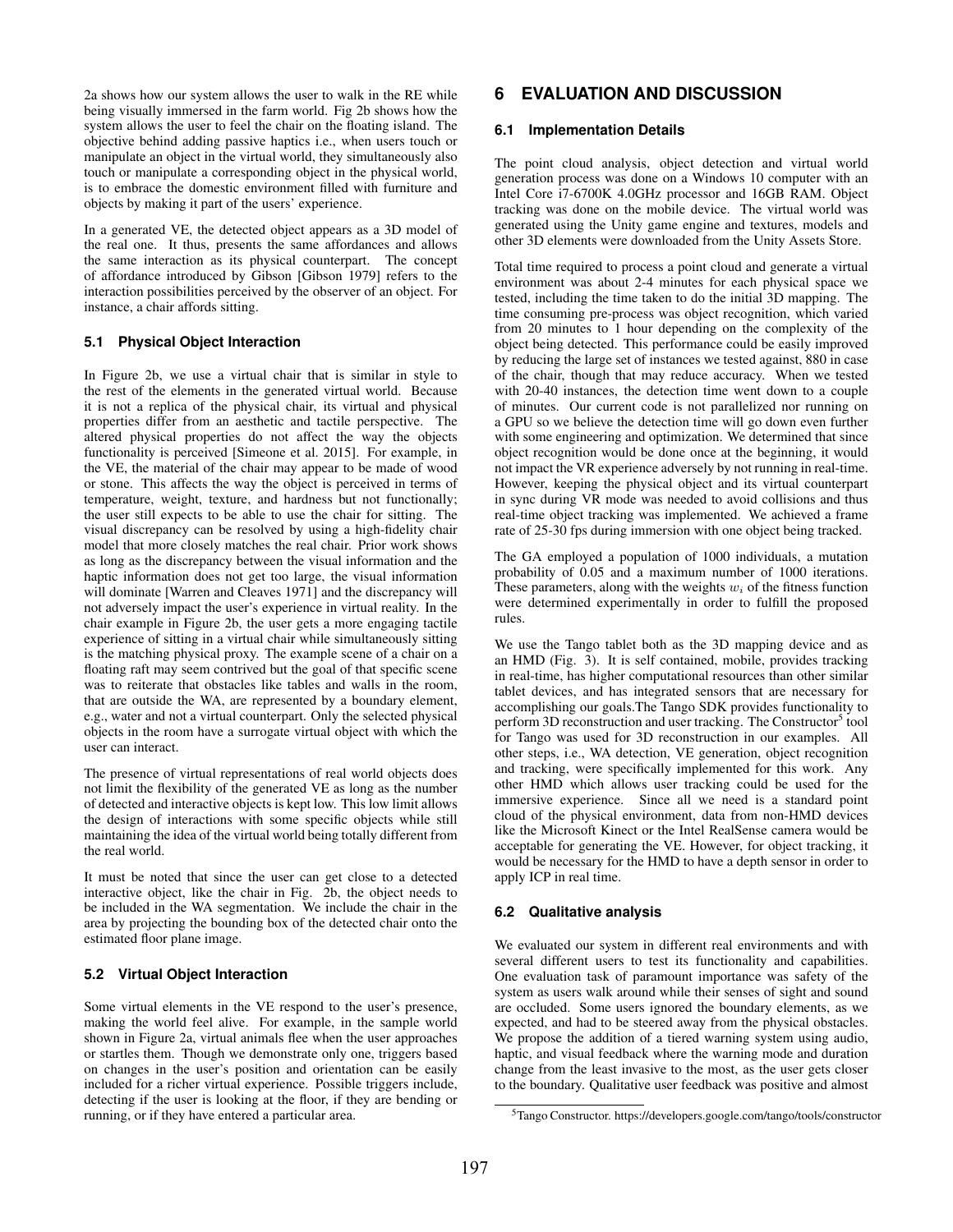<span id="page-7-0"></span>

Figure 9: *Examples showing user immersion in three different real environments. (a) Hallway. (b) Office. (c) Living room.*

invariant. Test subjects were very excited, which is possibly caused by the novelty effect combined with a high level of presence in the fully immersive VR system. All subjects were tentative about sitting in the virtual/physical chair and expressed surprise on being able to do so. In more than 20 tests, no subjects reported any nausea. This surprisingly good result may be explained by the lack of conflict between visual and vestibular cues.

In Figure [9](#page-7-0) we present the results using our approach for three different physical environments. Each scene is a visually-immersive real-walking VE that the user experiences through an HMD. The user can move, walk, bend down in the environment while their pose (position, orientation) is continuously tracked by the Tango device. Figure [9b](#page-7-0) shows interaction with a real chair.

The ability to generate larger than room-scale VEs and walk freely in them provides a significant improvement compared with existing commodity virtual reality systems, such as HTC Vive. By using boundary elements that perceptually imply a border e.g. fences, the user clearly understands the demarcation between the space where they can safely move and the rest of the environment that is physically out of bounds but still accessible visually.

A simple addition would be a teleportation system for moving the WA to any location in the virtual environment (as in [\[Bowman et al.](#page-8-22) [1997\]](#page-8-22)). This would allow users to travel and explore much larger virtual spaces using relatively small physical spaces available for walking.

#### **6.3 Limitations**

Our system has a few limitations that are worth mentioning.

The Tango device provides position and orientation data that is used in both the 3D reconstruction and motion tracking phases. In some cases, incorrect estimation of the user's pose can generate a displacement between their real and virtual world positions. The drift usually appears when the motion tracking system does not have reliable data to perform correct tracking, for example, because of fast movements, dimly lit spaces, relatively empty spaces with no features like blank walls and floors, or proximity of the device to obstacles such that camera images are not available.

Other than using boundary elements, we did not implement

additional mechanisms for warning a user when they get close to a physical obstacle. We think an audio signal could provide a first warning as a user gets within a certain distance of an obstacle followed by a haptic and finally a visual indicator if they get closer still. It needs to be determined how the warnings may impact the user's sense of presence in the VE.

A user's sense of presence in the VE may be disrupted if they accidentally or purposefully touch the boundary elements. Since the boundary elements separate the WA from the obstacles in the physical space, touching them would mean touching a wall or a piece of furniture. However, since the boundary elements are not virtual counterparts of these real world objects, the disconnect between touching a virtual shrub and a physical table may be jarring. We chose not to include virtual counterparts of all physical objects because we were interested in generating large open virtual spaces for the available indoor spaces instead of limiting ourselves to generating virtual spaces that have a 1:1 mapping with the available physical space, especially since that has been explored by [\[Sra and Schmandt 2015\]](#page-8-12).

Currently, we do not track other people or pets in the RE who could collide with or startle the VR user. We expect individuals not wearing an HMD to easily avoid colliding with the person wearing an HMD but pets may need to be tracked or temporarily removed from the space.

Since one of the first steps in WA detection is estimating the planar floor in the environment, the proposed system is limited to environments that do not include, ramps or stairs.

## **7 Conclusion and future work**

In this paper, we described a novel VR generation system that uses the real world as a template and allows natural walking in the generated virtual world and incorporates haptic feedback. The system, thus, creates a highly immersive environment by combining egocentric scene viewing with proprioception, vestibular, and tactile feedback.

Our system is the first to allow casual users to quickly and easily create immersive and interactive VEs that can be experienced in an HMD. In order to achieve our design goals, we devised a procedural virtual world generation framework using 3D reconstruction and object recognition data. We demonstrated the procedural generation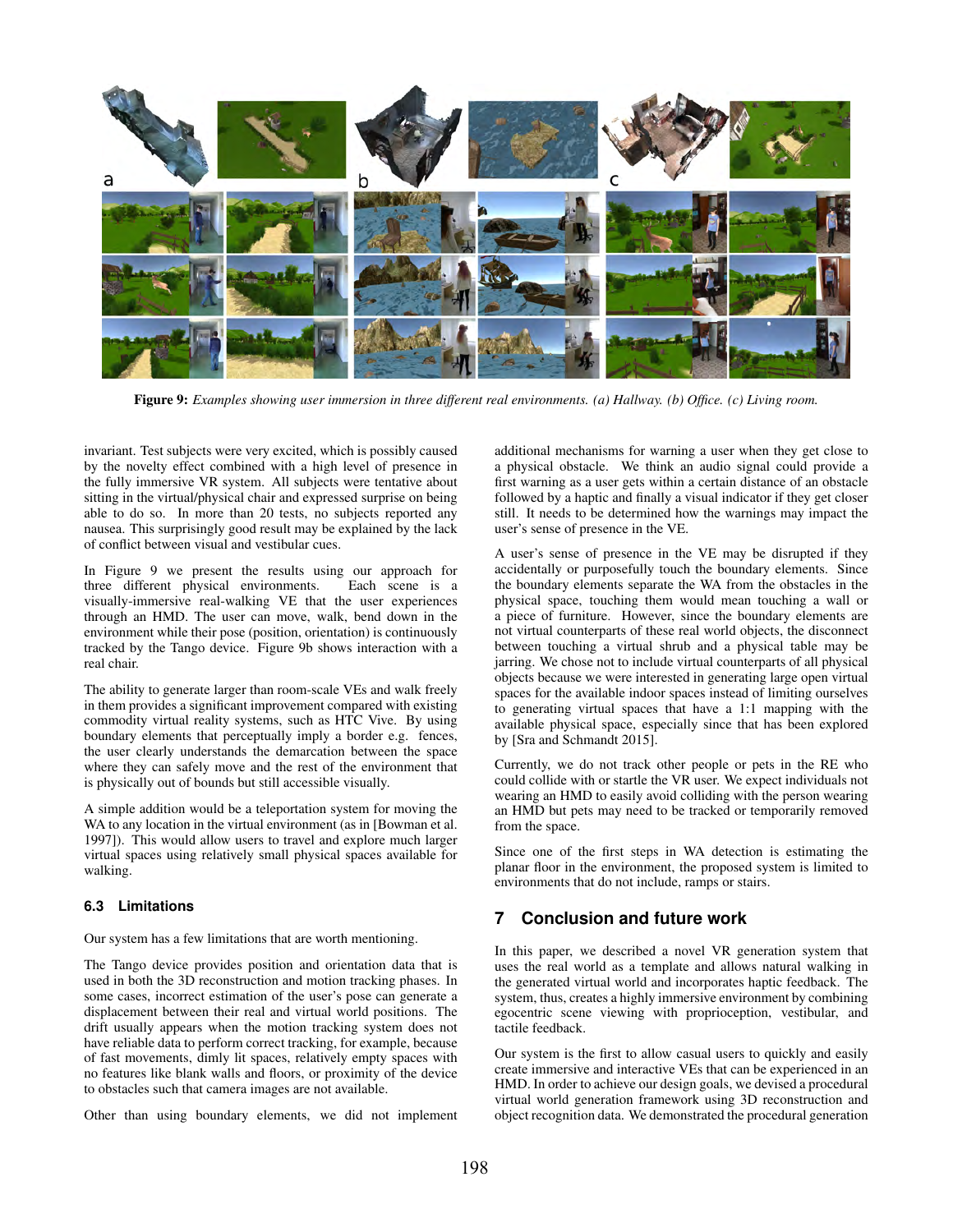through the automatic creation of a variety of virtual scenes for the same physical environment.

Besides overcoming the previously presented limitations, there are a few aspects of the system that we can improve upon in future work.

An immediate improvement would be to employ more sophisticated procedural map generation techniques for creating the virtual world. Other important potential improvements to optimize system performance and subjective experience are: (i) Expanding object detection and tracking to a wider range of objects beyond furniture and potentially to other people and pets. (ii) Adding a tracked full-body avatar that moves in sync with the user's real body movements. This may require using either a motion capture suit or some external skeleton tracking device like the Kinect and could limit the size of the walkable area. (iii) Providing predefined theme-based sets of 3D models (e.g., space, forest, fantasy) for giving the user an option to choose the theme for the generated VE. (iv) Real-time VR generation, where the virtual world unfolds and layers itself over the real world as the user walks around wearing an HMD. (v) The possibility of allowing multiple users to share the same virtual environment, even if they do not share the same physical space is an interesting and challenging problem that we are currently tackling. (vi) A user study including simulator sickness and presence questionnaires. (vii) A more detailed performance evaluation for the current system.

## **References**

- <span id="page-8-10"></span>ALEXANDRE, L. A. 2012. 3d descriptors for object and category recognition: a comparative evaluation. In *Workshop on Color-Depth Camera Fusion in Robotics at the IEEE/RSJ International Conference on Intelligent Robots and Systems (IROS), Vilamoura, Portugal*, vol. 1, Citeseer, 7.
- <span id="page-8-20"></span>BESL, P. J., AND MCKAY, N. D. 1992. Method for registration of 3-d shapes. In *Robotics-DL tentative*, International Society for Optics and Photonics, 586–606.
- <span id="page-8-22"></span>BOWMAN, D. A., KOLLER, D., AND HODGES, L. F. 1997. Travel in immersive virtual environments: An evaluation of viewpoint motion control techniques. In *Virtual Reality Annual International Symposium, 1997., IEEE 1997*, IEEE, 45–52.
- <span id="page-8-1"></span>BURDEA, G., AND COIFFET, P. 2003. Virtual reality technology. *Presence: Teleoperators and virtual environments 12*, 6, 663–664.
- <span id="page-8-15"></span>CHENG, L.-P., ROUMEN, T., RANTZSCH, H., KÖHLER, S., SCHMIDT, P., KOVACS, R., JASPER, J., KEMPER, J., AND BAUDISCH, P. 2015. Turkdeck: Physical virtual reality based on people. In *Proceedings of the 28th Annual ACM Symposium on User Interface Software & Technology*, ACM, 417–426.
- <span id="page-8-0"></span>CRUZ-NEIRA, C., SANDIN, D. J., DEFANTI, T. A., KENYON, R. V., AND HART, J. C. 1992. The cave: audio visual experience automatic virtual environment. *Communications of the ACM 35*, 6, 64–73.
- <span id="page-8-21"></span>GIBSON, J. J. 1979. *The Ecological Approach to Visual Perception*. Houghton Mifflin.
- <span id="page-8-17"></span>HETTIARACHCHI, A., AND WIGDOR, D. 2016. Annexing reality: Enabling opportunistic use of everyday objects as tangible proxies in augmented reality. In *Proceedings of the 2016 CHI Conference on Human Factors in Computing Systems*, ACM, New York, NY, USA, CHI '16, 1957–1967.
- <span id="page-8-14"></span>HINCKLEY, K., PAUSCH, R., GOBLE, J. C., AND KASSELL, N. F. 1994. Passive real-world interface props for neurosurgical visualization. In *Proceedings of the SIGCHI conference on Human factors in computing systems*, ACM, 452–458.
- <span id="page-8-4"></span>HOFFMAN, H. G. 1998. Physically touching virtual objects using tactile augmentation enhances the realism of virtual environments. In *Virtual Reality Annual International Symposium, 1998. Proceedings., IEEE 1998*, IEEE, 59–63.
- <span id="page-8-3"></span>INSKO, B. E. 2001. *Passive haptics significantly enhances virtual environments*. PhD thesis, University of North Carolina at Chapel Hill.
- <span id="page-8-9"></span>LAI, K., BO, L., REN, X., AND FOX, D. 2013. Rgb-d object recognition: Features, algorithms, and a large scale benchmark. In *Consumer Depth Cameras for Computer Vision*. Springer, 167–192.
- <span id="page-8-8"></span>NASSANI, A., BAI, H., LEE, G., AND BILLINGHURST, M. 2015. Tag it!: Ar annotation using wearable sensors. In *SIGGRAPH Asia 2015 Mobile Graphics and Interactive Applications*, ACM, New York, NY, USA, SA '15, 12:1–12:4.
- <span id="page-8-13"></span>NESCHER, T., ZANK, M., AND KUNZ, A. 2016. Simultaneous mapping and redirected walking for ad hoc free walking in virtual environments. In *IEEE Virtual Reality Conference 2016*, IEEE, 239–240.
- <span id="page-8-5"></span>NEWCOMBE, R. A., IZADI, S., HILLIGES, O., MOLYNEAUX, D., KIM, D., DAVISON, A. J., KOHLI, P., SHOTTON, J., HODGES, S., AND FITZGIBBON, A. 2011. Kinectfusion: Real-time dense surface mapping and tracking. In *IEEE ISMAR*, IEEE.
- <span id="page-8-19"></span>NUERNBERGER, B., OFEK, E., BENKO, H., AND WILSON, A. D. 2016. Snaptoreality: Aligning augmented reality to the real world. In *Proceedings of the 2016 CHI Conference on Human Factors in Computing Systems*, ACM, New York, NY, USA, CHI '16, 1233–1244.
- <span id="page-8-6"></span>PEASLEY, B., AND BIRCHFIELD, S. 2013. Replacing projective data association with lucas-kanade for kinectfusion. In *Robotics and Automation (ICRA), 2013 IEEE International Conference on*, IEEE, 638–645.
- <span id="page-8-7"></span>QAYYUM, U., KIM, J., ET AL. 2013. Inertial-kinect fusion for outdoor 3d navigation. In *Australasian Conference on Robotics and Automation (ACRA)*.
- <span id="page-8-2"></span>RAZZAQUE, S., KOHN, Z., AND WHITTON, M. C. 2001. Redirected walking. In *Proceedings of EUROGRAPHICS*, vol. 9, Citeseer, 105–106.
- <span id="page-8-18"></span>SHAPIRA, L., GAL, R., OFEK, E., AND KOHLI, P. 2014. FLARE: fast layout for augmented reality applications. IEEE Institute of Electrical and Electronics Engineers.
- <span id="page-8-16"></span>SIMEONE, A. L., VELLOSO, E., AND GELLERSEN, H. 2015. Substitutional reality: Using the physical environment to design virtual reality experiences. In *Proceedings of the 33rd Annual ACM Conference on Human Factors in Computing Systems*, ACM, 3307–3316.
- <span id="page-8-11"></span>SONG, S., AND XIAO, J. 2014. Sliding shapes for 3d object detection in depth images. In *Computer Vision - ECCV 2014 - 13th European Conference, Zurich, Switzerland, September 6-12, 2014, Proceedings, Part VI*, 634–651.
- <span id="page-8-12"></span>SRA, M., AND SCHMANDT, C. 2015. Metaspace: Full-body tracking for immersive multiperson virtual reality. *Proceedings of the 28th Annual ACM Symposium on User Interface Software & Technology*, ACM, 47–48.